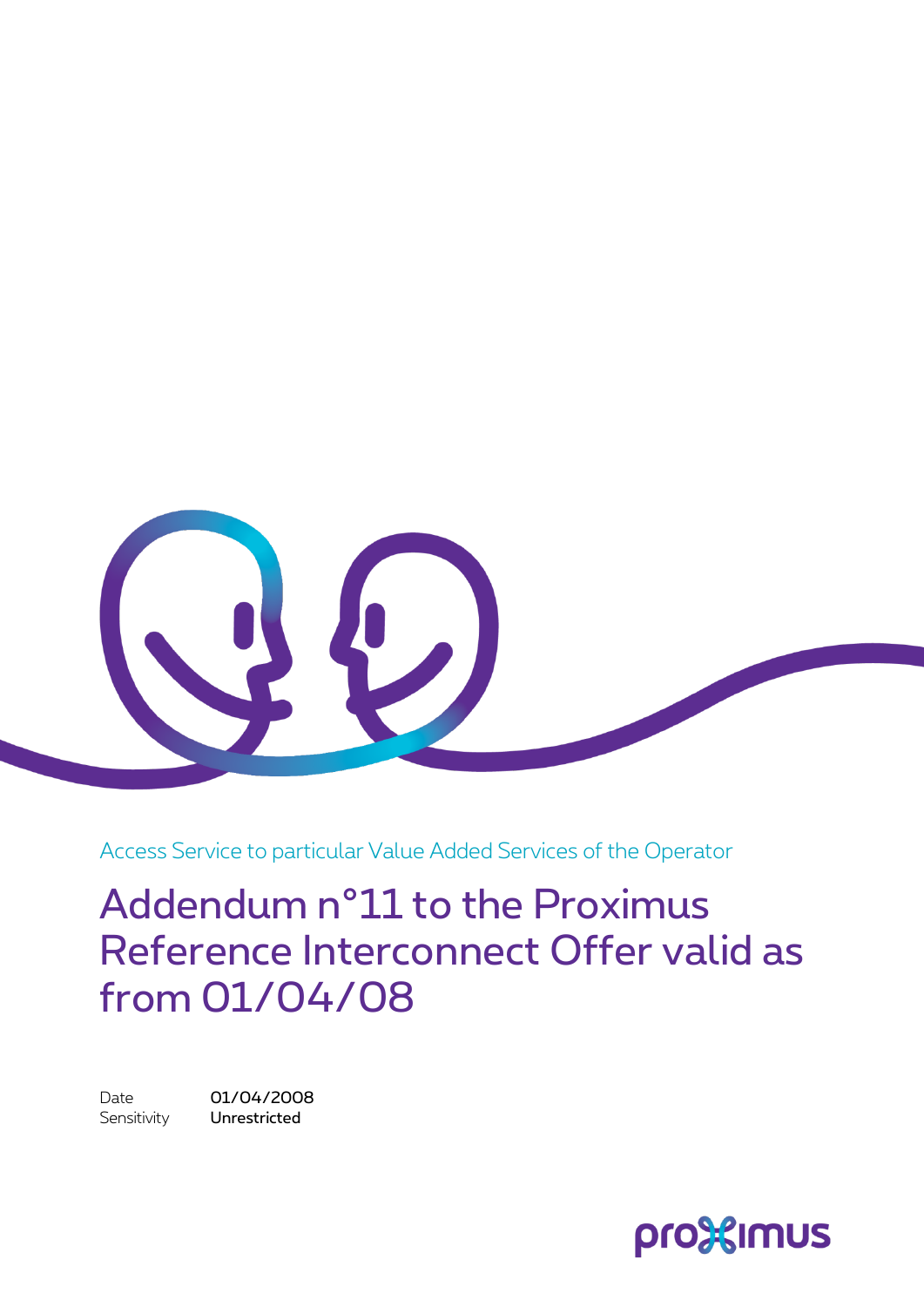### <span id="page-1-0"></span>**Table of contents**

| 1. |                                                                             |  |
|----|-----------------------------------------------------------------------------|--|
|    |                                                                             |  |
| З. |                                                                             |  |
|    |                                                                             |  |
| 4. |                                                                             |  |
|    |                                                                             |  |
|    |                                                                             |  |
|    | 16.4.2 Split Charging, Premium rate, Infokiosk and Universal Number numbers |  |
|    |                                                                             |  |
|    |                                                                             |  |
|    | 16.4.2.3 Premium Rate numbers of the Operator with flexible charging and    |  |
|    |                                                                             |  |
|    |                                                                             |  |
|    | 16.4.2.6 Added Premium Rate numbers reserved for adult contents of the      |  |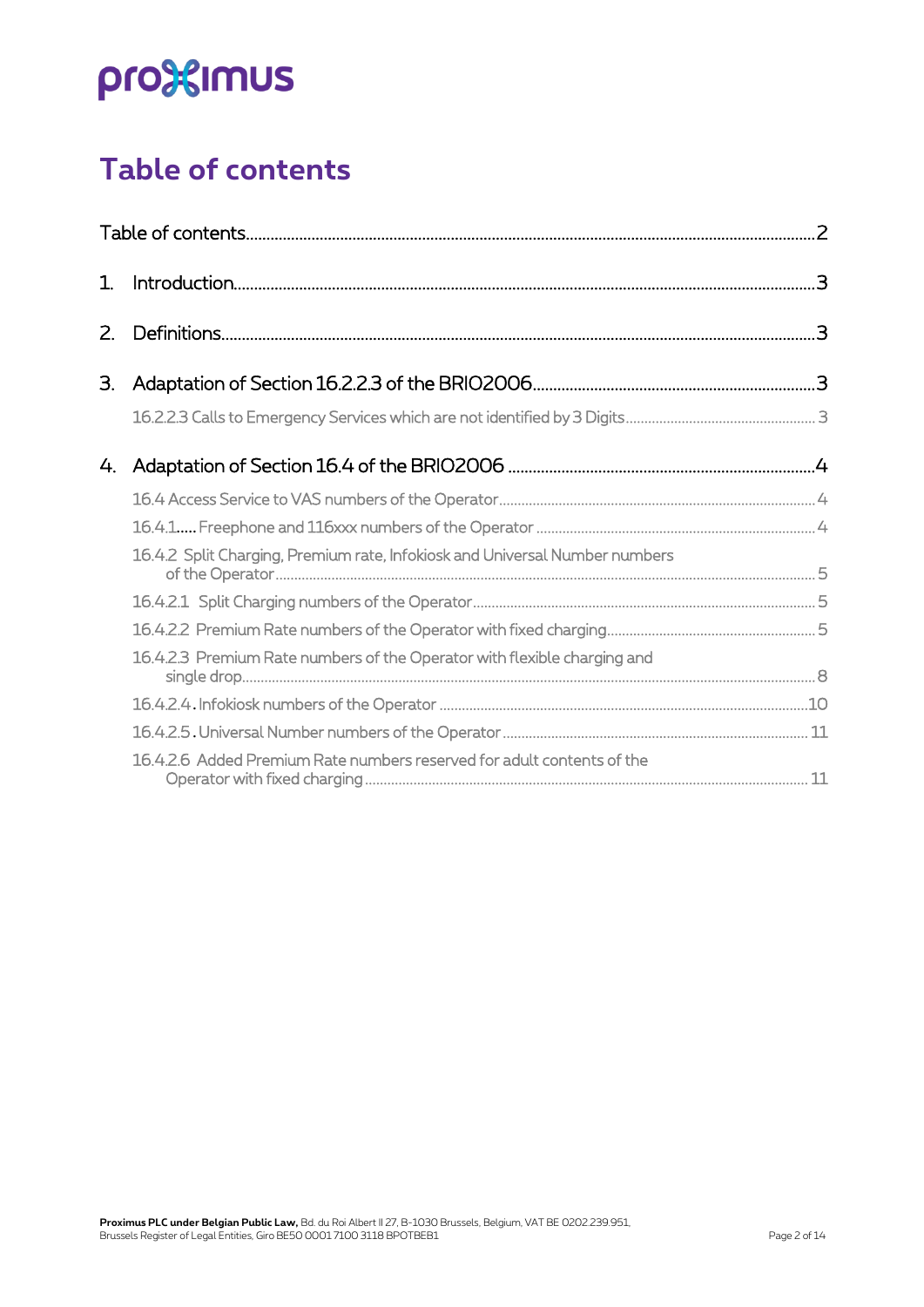### pro%imus

### <span id="page-2-0"></span>1. **Introduction**

This Addendum to the Proximus Reference Interconnect Offer concerns:

• Adaptation of the Interconnection Tariffs for particular Value Added Services.

This Addendum follows on the addendum n°1 dd. 01/03/06 and is applicable as from 01/04/08. The sections of the BRIO2006, which are impacted by this Addendum are indicated in the subsequent paragraphs.

### <span id="page-2-1"></span>2. **Definitions**

<span id="page-2-2"></span>There are no definition adaptations in relation with the particular Value Added Services.

### 3. **Adaptation of Section 16.2.2.3 of the BRIO2006**

Section 16.2.2.3 of the Reference Interconnect Offer for 2006 is replaced by the following text (including the same numbering of paragraphs as in the original BRIO text):

#### <span id="page-2-3"></span>16.2.2.3 Calls to Emergency Services which are not identified by 3 **Digits**

In case the Emergency Services are addressed by the geographic numbers characterising the network termination points of the Emergency Services concerned, the same prices apply as those indicated in addendum n°8, §16.2.1

In case the Emergency Services are addressed by a 0800 or a 070 number, the following prices will be charged to the Operator:

| <b>Type of Call</b>      |       | Set-up charge   | Duration charge (per min) |                 |  |
|--------------------------|-------|-----------------|---------------------------|-----------------|--|
|                          | Peak  | <b>Off Peak</b> | <b>Peak</b>               | <b>Off Peak</b> |  |
| Intra Access Area        | 1,686 | 0.884           | 0.727                     | 0,381           |  |
| <b>Extra Access Area</b> | 1,811 | 0,950           | 0,932                     | 0,489           |  |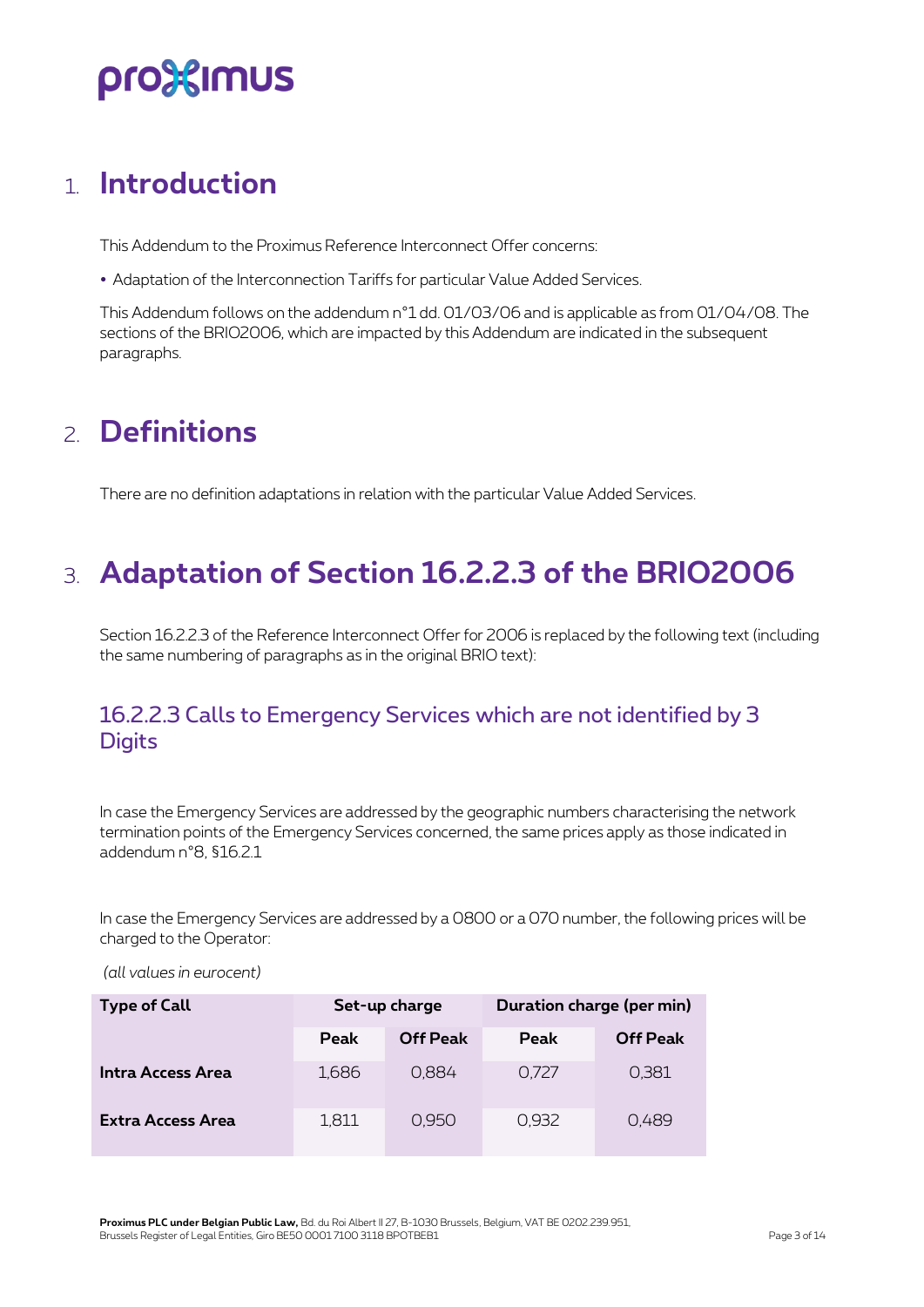### <span id="page-3-0"></span>4. **Adaptation of Section 16.4 of the BRIO2006**

Section 16.4 of the Reference Interconnect Offer for 2006 is replaced by the following text (including the same numbering of paragraphs as in the original BRIO text):

### <span id="page-3-1"></span>16.4 Access Service to VAS numbers of the Operator

The charges mentioned in this §16.4 are based on the information related to the situation at the time of approval of this Reference Interconnect Offer. Changes in the parameters of this situation that have been taken into account for establishing the mentioned charges and having a significant impact on some of these charges, will result in a modification of the relevant charges. This modification will be subject to BIPT approval.

Each Successful Call will give rise to 2 charges: a fixed set-up charge and a duration charge taking into account the Chargeable Call Duration measured on a per second basis.

Peak period: 08:00 to 19:00 from Monday through Friday, excluding Belgian legal holidays, Off Peak period: all other periods of time.

#### <span id="page-3-2"></span>16.4.1 Freephone and 116xxx numbers of the Operator

From an ordinary network termination point:

*(all values in eurocent)*

| <b>Type of Call</b> |       | <b>Set-up Charge</b> | Duration charge (per min) |                 |  |
|---------------------|-------|----------------------|---------------------------|-----------------|--|
|                     | Peak  | <b>Off Peak</b>      | Peak                      | <b>Off Peak</b> |  |
| Local               | 1.556 | 0.816                | 0.746                     | 0,392           |  |
| Intra Access Area   | 1,685 | 0,884                | 0.959                     | 0,503           |  |
| Extra Access Area   | 1,811 | 0.950                | 1,164                     | 0.611           |  |

From a Proximus payphone:

| <b>Type of Call</b> |       | Set-up Charge   | Duration charge (per min) |                 |  |
|---------------------|-------|-----------------|---------------------------|-----------------|--|
|                     | Peak  | <b>Off Peak</b> | Peak                      | <b>Off Peak</b> |  |
| Local               | 1,556 | 0,816           | 12,397                    | 12,043          |  |
| Intra Access Area   | 1,685 | 0,884           | 12,610                    | 12,154          |  |
| Extra Access Area   | 1,811 | 0,950           | 12,815                    | 12,262          |  |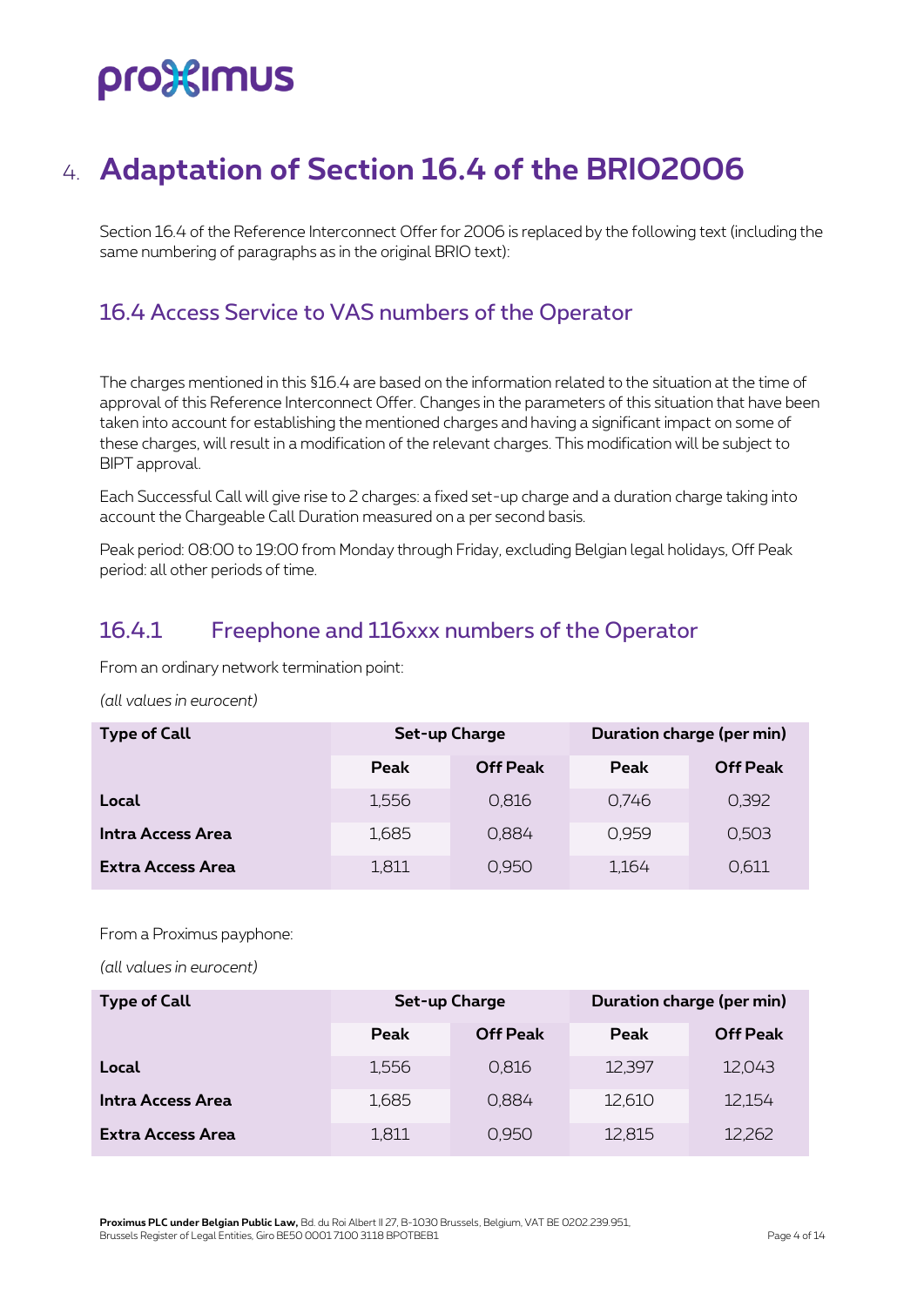#### <span id="page-4-0"></span>16.4.2 Split Charging, Premium rate, Infokiosk and Universal Number numbers of the Operator

#### <span id="page-4-1"></span>16.4.2.1 Split Charging numbers of the Operator

The charges as indicated in the addendum n°1 will be paid by Proximus to the Operator.

#### <span id="page-4-2"></span>16.4.2.2 Premium Rate numbers of the Operator with fixed charging

The following charges will be paid by Proximus to the Operator:

#### LOCAL

*(all values in eurocent)*

|                            | <b>SAR (Service Access Rate)</b> |          |                        |             |  |  |  |
|----------------------------|----------------------------------|----------|------------------------|-------------|--|--|--|
| Type of                    | Set-up charge                    |          | <b>Duration charge</b> |             |  |  |  |
| Call                       | Peak<br>Off<br>Peak              |          | (per min)              |             |  |  |  |
|                            |                                  |          | Peak                   | Off<br>Peak |  |  |  |
| 0900<br>level1             | $-2,756$                         | $-2,016$ | 35,773                 | 36,026      |  |  |  |
| 0900<br>level <sub>2</sub> | $-2,756$                         | $-2,016$ | 16,255                 | 16,508      |  |  |  |
| 0901                       | $-2,756$                         | $-2,016$ | 16,255                 | 16,508      |  |  |  |
| Level 1                    |                                  |          |                        |             |  |  |  |
| 0901<br>level <sub>2</sub> | $-2,756$                         | $-2,016$ | 35,773                 | 36,026      |  |  |  |
| 0901<br>level <sub>3</sub> | 16,762                           | 17,502   | $-3,263$               | $-3,010$    |  |  |  |
| 0901<br>level 4            | 36,280                           | 37,020   | $-3,263$               | $-3,010$    |  |  |  |
| 0902<br>level 1            | $-2,756$                         | $-2,016$ | 74,809                 | 75,062      |  |  |  |
| 0902<br>level <sub>2</sub> | $-2,756$                         | $-2,016$ | 55,291                 | 55,544      |  |  |  |
| 0903                       | $-2,756$                         | $-2,016$ | 113,845                | 114,098     |  |  |  |

**Proximus PLC under Belgian Public Law,** Bd. du Roi Albert II 27, B-1030 Brussels, Belgium, VAT BE 0202.239.951, Brussels Register of Legal Entities, Giro BE50 0001 7100 3118 BPOTBEB1 Page 5 of 14 and 2011 1997 Page 5 of 14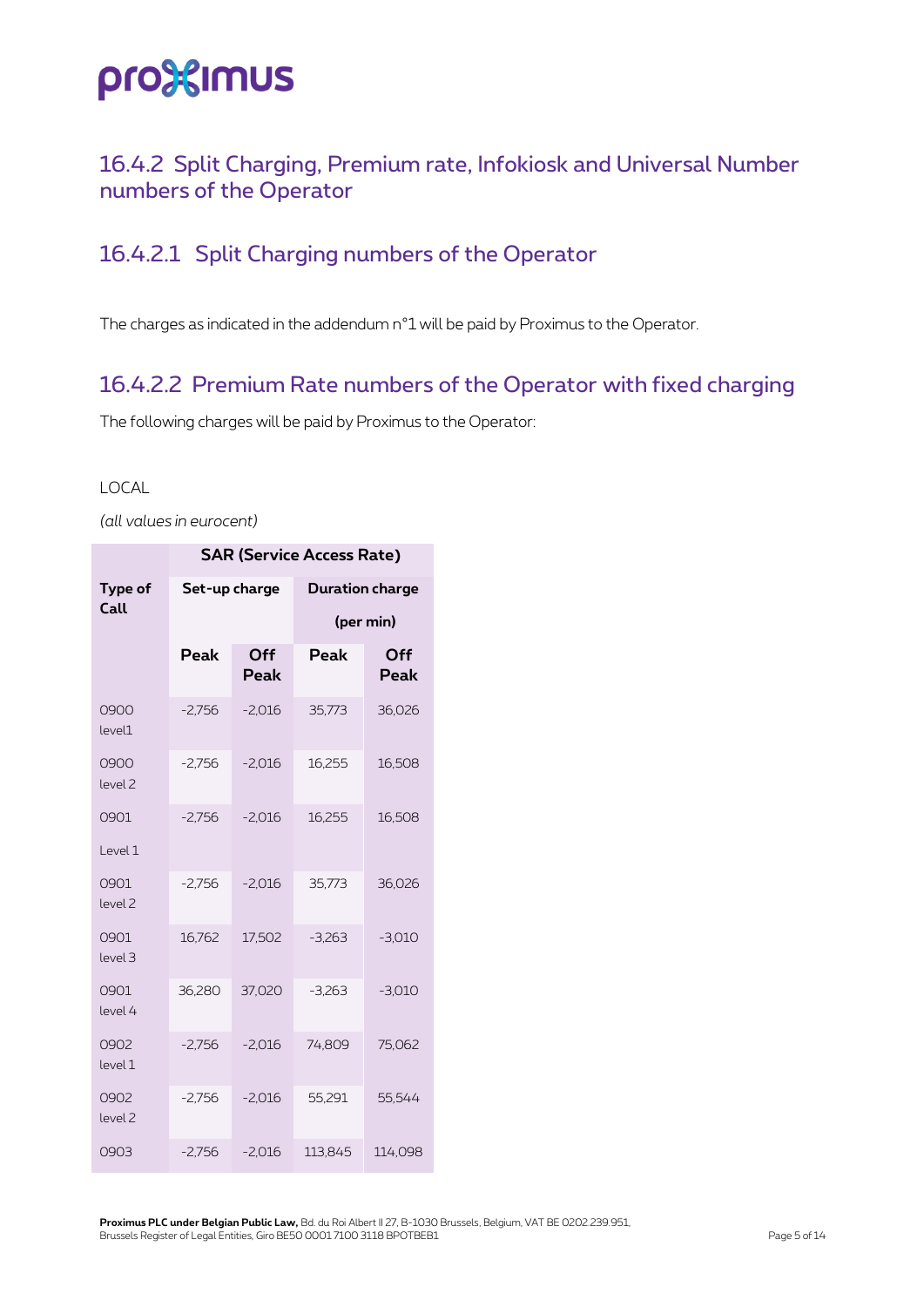| level 1                    |          |          |         |         |
|----------------------------|----------|----------|---------|---------|
| 0903<br>level <sub>2</sub> | $-2,756$ | $-2,016$ | 94,327  | 94,580  |
| 0904<br>level 1            | $-2,756$ | $-2,016$ | 133,363 | 133,616 |
| 0904<br>level 2            | $-2,756$ | $-2,016$ | 152,881 | 153,134 |

#### Intra Access Area

|                    | <b>SAR (Service Access Rate)</b> |             |                        |             |  |  |
|--------------------|----------------------------------|-------------|------------------------|-------------|--|--|
|                    | Set-up charge                    |             | <b>Duration charge</b> |             |  |  |
| Type of            |                                  |             |                        | (per min)   |  |  |
| Call               | Peak                             | Off<br>Peak | Peak                   | Off<br>Peak |  |  |
| 0900               | $-2,885$                         | $-2,084$    | 35,560                 | 35,915      |  |  |
| Level1             |                                  |             |                        |             |  |  |
| 0900               | $-2,885$                         | $-2,084$    | 16,042                 | 16,397      |  |  |
| Level <sub>2</sub> |                                  |             |                        |             |  |  |
| 0901               | $-2,885$                         | $-2,084$    | 16,042                 | 16,397      |  |  |
| Level1             |                                  |             |                        |             |  |  |
| 0901               | $-2,885$                         | $-2,084$    | 35,560                 | 35,915      |  |  |
| Level <sub>2</sub> |                                  |             |                        |             |  |  |
| 0901               | 16,633                           | 17,434      | $-3,476$               | $-3,121$    |  |  |
| Level3             |                                  |             |                        |             |  |  |
| 0901               | 36,151                           | 36,952      | $-3,476$               | $-3,121$    |  |  |
| Level4             |                                  |             |                        |             |  |  |
| 0902               | $-2,885$                         | $-2,084$    | 74,596                 | 74,951      |  |  |
| Level1             |                                  |             |                        |             |  |  |
| 0902               | $-2,885$                         | $-2,084$    | 55,078                 | 55,433      |  |  |
| Level <sub>2</sub> |                                  |             |                        |             |  |  |
| 0903               | $-2,885$                         | $-2,084$    | 113,632                | 113,987     |  |  |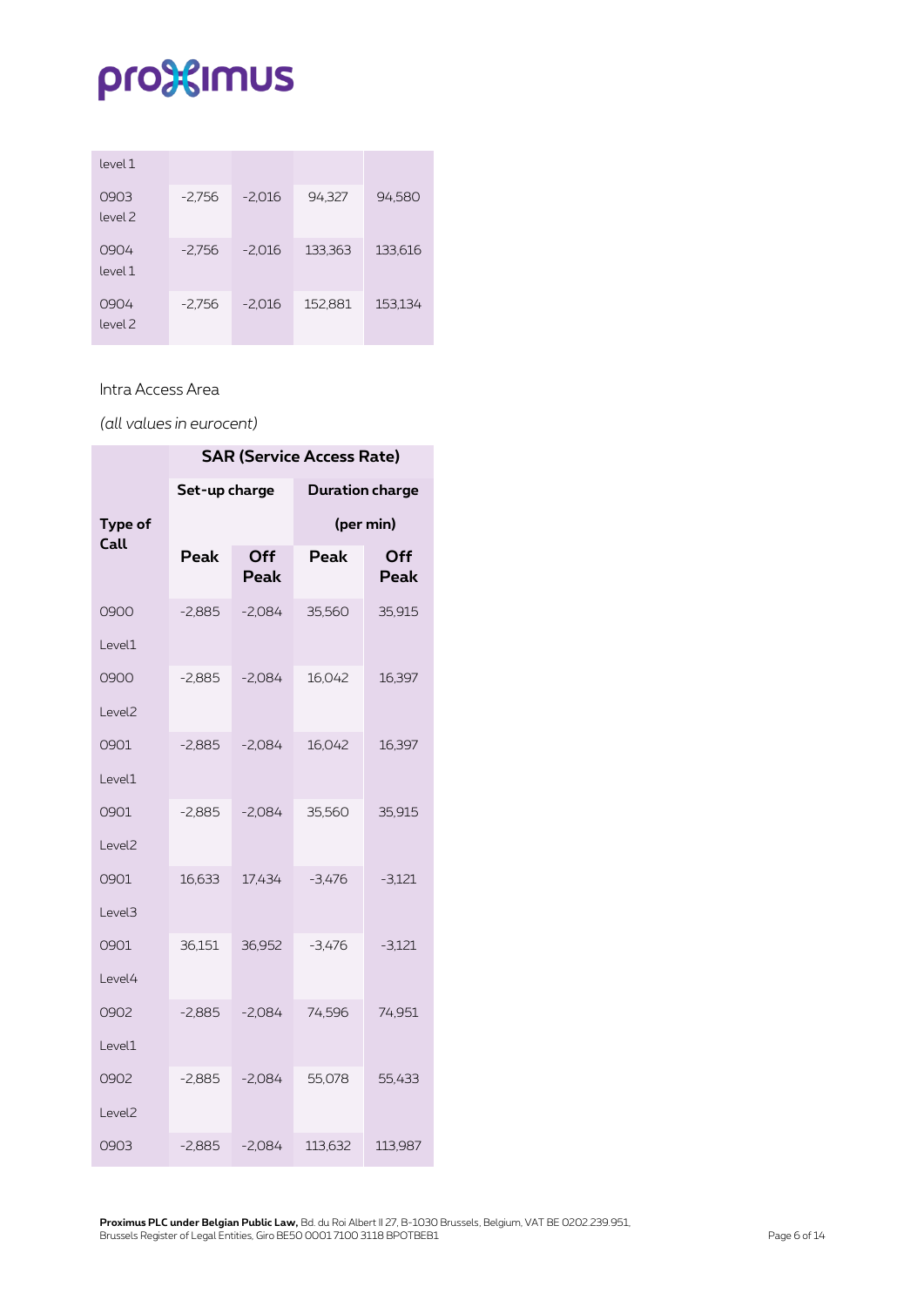| Level1             |          |          |         |         |
|--------------------|----------|----------|---------|---------|
| 0903               | $-2,885$ | $-2,084$ | 94,114  | 94,469  |
| Level <sub>2</sub> |          |          |         |         |
| 0904               | $-2,885$ | $-2,084$ | 133,150 | 133,505 |
| $ $ evel1          |          |          |         |         |
| 0904               | $-2,885$ | $-2.084$ | 152,668 | 153,023 |
| Level <sub>2</sub> |          |          |         |         |

Extra Access Area

*(all values in eurocent)*

|                            | <b>SAR (Service Access Rate)</b> |             |                        |             |  |  |  |
|----------------------------|----------------------------------|-------------|------------------------|-------------|--|--|--|
|                            | Set-up charge                    |             | <b>Duration charge</b> |             |  |  |  |
| Type of                    |                                  |             |                        | (per min)   |  |  |  |
| Call                       | Peak                             | Off<br>Peak | Peak                   | Off<br>Peak |  |  |  |
| 0900<br>level1             | $-3,010$                         | $-2,150$    | 35,355                 | 35,807      |  |  |  |
| 0900<br>level <sub>2</sub> | $-3,010$                         | $-2,150$    | 15,837                 | 16,289      |  |  |  |
| 0901                       | $-3,010$                         | $-2,150$    | 15,837                 | 16,289      |  |  |  |
| Level1                     |                                  |             |                        |             |  |  |  |
| 0901                       | $-3,010$                         | $-2,150$    | 35,355                 | 35,807      |  |  |  |
| Level <sub>2</sub>         |                                  |             |                        |             |  |  |  |
| 0901                       | 16,508                           | 17,368      | $-3,681$               | $-3,229$    |  |  |  |
| Level3                     |                                  |             |                        |             |  |  |  |
| 0901                       | 36,026                           | 36,886      | $-3,681$               | $-3,229$    |  |  |  |
| Level4                     |                                  |             |                        |             |  |  |  |
| 0902                       | $-3,010$                         | $-2,150$    | 74,391                 | 74,843      |  |  |  |
| Level1                     |                                  |             |                        |             |  |  |  |
| 0902                       | $-3,010$                         | $-2,150$    | 54,873                 | 55,325      |  |  |  |
| Level <sub>2</sub>         |                                  |             |                        |             |  |  |  |
| 0903                       | $-3,010$                         | $-2,150$    | 113,427                | 113,879     |  |  |  |

**Proximus PLC under Belgian Public Law,** Bd. du Roi Albert II 27, B-1030 Brussels, Belgium, VAT BE 0202.239.951, Brussels Register of Legal Entities, Giro BE50 0001 7100 3118 BPOTBEB1 Page 7 of 14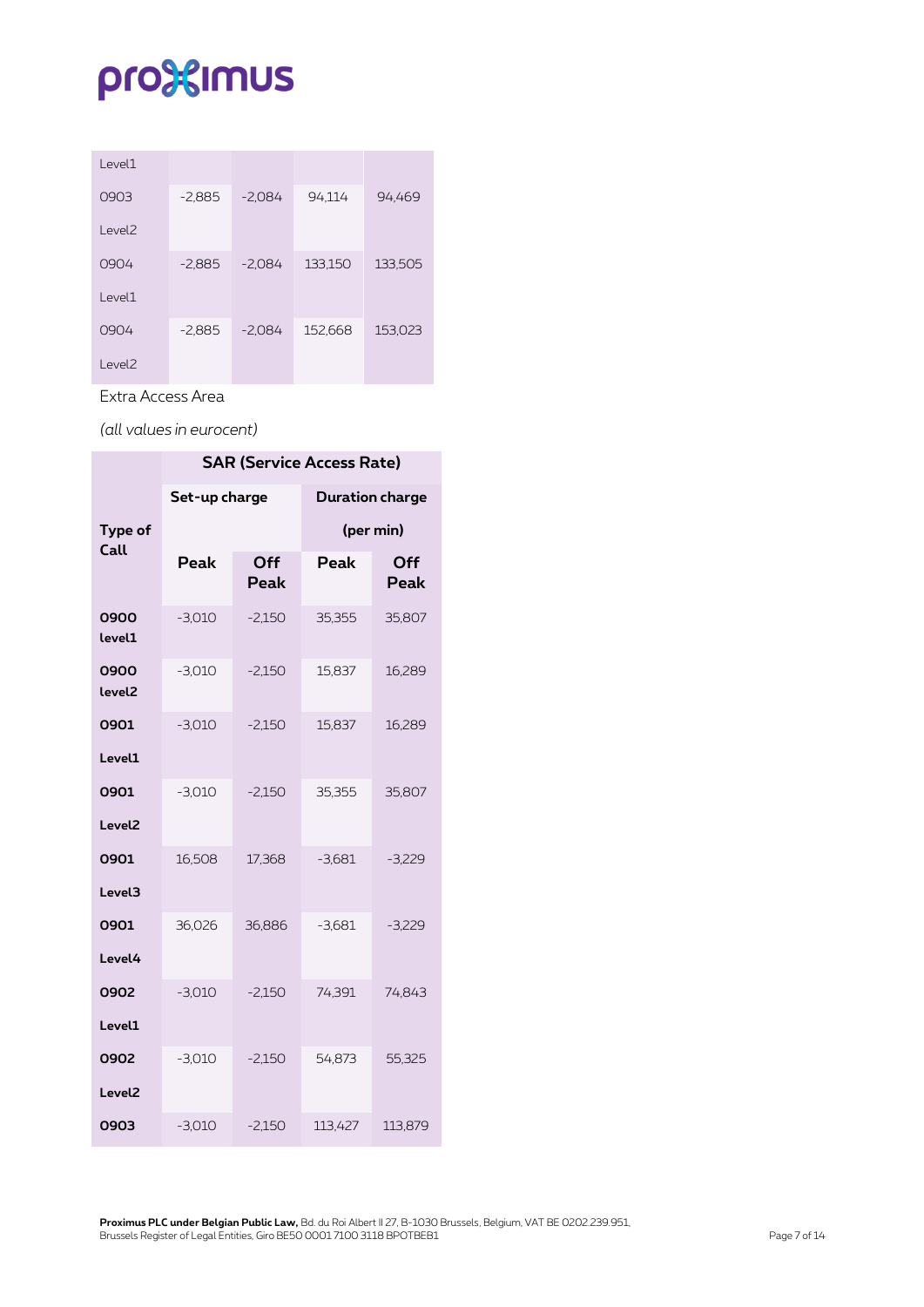| Level1             |          |          |         |         |
|--------------------|----------|----------|---------|---------|
| 0903               | $-3,010$ | $-2,150$ | 93,909  | 94,361  |
| Level <sub>2</sub> |          |          |         |         |
| 0904               | $-3,010$ | $-2,150$ | 132,945 | 133,397 |
| Level1             |          |          |         |         |
| 0904               | $-3,010$ | $-2.150$ | 152,463 | 152,915 |
| Level <sub>2</sub> |          |          |         |         |

Calls to 090x numbers should be disconnected after 10 minutes for number ranges where a price per minute is applicable. After the 10th minute a negative SAR will be applied as defined in the table below.

| <b>Type of Call</b> | <b>Set-up Charge</b> |                 |             | <b>Duration charge</b><br>(per min) |
|---------------------|----------------------|-----------------|-------------|-------------------------------------|
|                     | <b>Peak</b>          | <b>Off Peak</b> | <b>Peak</b> | <b>Off Peak</b>                     |
| Local               | 0,000                | 0,000           | $-3.263$    | $-3,010$                            |
| <b>National</b>     | 0.000                | 0.000           | $-3,476$    | $-3,121$                            |

#### <span id="page-7-0"></span>16.4.2.3 Premium Rate numbers of the Operator with flexible charging and single drop

The following charge paid by Proximus to the Operator results from the following calculation: X - (A + BX), in which X represents the end user tariff, determined by the Operator. The values of the coefficients A and B are defined in the following tables: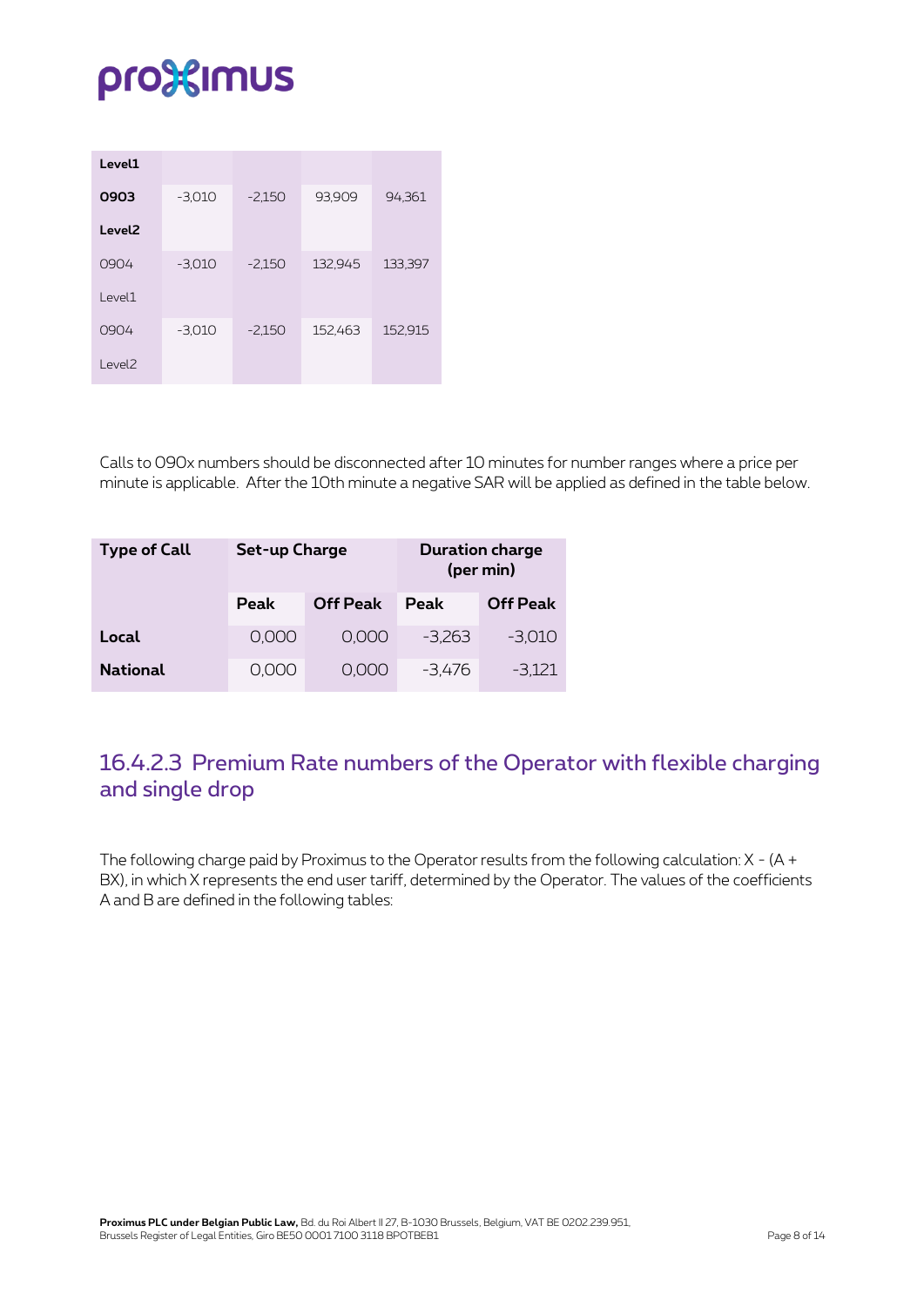#### Coefficient A:

*(all values in eurocent)*

| <b>Type of Call</b>             |       | Set-up Charge      | <b>Duration charge (per</b><br>min) |                 |
|---------------------------------|-------|--------------------|-------------------------------------|-----------------|
|                                 | Peak  | <b>Off</b><br>Peak | Peak                                | <b>Off Peak</b> |
| Local                           | 2,756 | 2,016              | 3,264                               | 3,010           |
| 0905 and 0909 (except<br>09093) |       |                    |                                     |                 |
| Intra Access Area               | 2,885 | 2,084              | 3,476                               | 3,121           |
| 0905 and 0909 (except<br>09093) |       |                    |                                     |                 |
| Extra Access Area               | 3,011 | 2,150              | 3,682                               | 3,229           |
| 0905 and 0909 (except<br>09093) |       |                    |                                     |                 |

#### Coefficient B:

*(all values in %)*

| <b>Type of Call</b>    |      | Set-up Charge      | <b>Duration charge</b><br>(per min) |                 |
|------------------------|------|--------------------|-------------------------------------|-----------------|
|                        | Peak | <b>Off</b><br>Peak | Peak                                | <b>Off Peak</b> |
| Local                  |      |                    |                                     |                 |
| 0905                   | 5,53 | 5,53               | 0,00                                | 0,00            |
| 0909 (except<br>09093) | 5,53 | 5,53               | 5,53                                | 5,53            |
| Intra Access Area      |      |                    |                                     |                 |
| 0905                   | 5,53 | 5,53               | 0,00                                | 0,00            |
| 0909 (except<br>09093) | 5,53 | 5,53               | 5,53                                | 5,53            |
| Extra Access Area      |      |                    |                                     |                 |
| 0905                   | 5,53 | 5,53               | 0,00                                | 0,00            |
| 0909 (except<br>09093) | 5,53 | 5,53               | 5,53                                | 5,53            |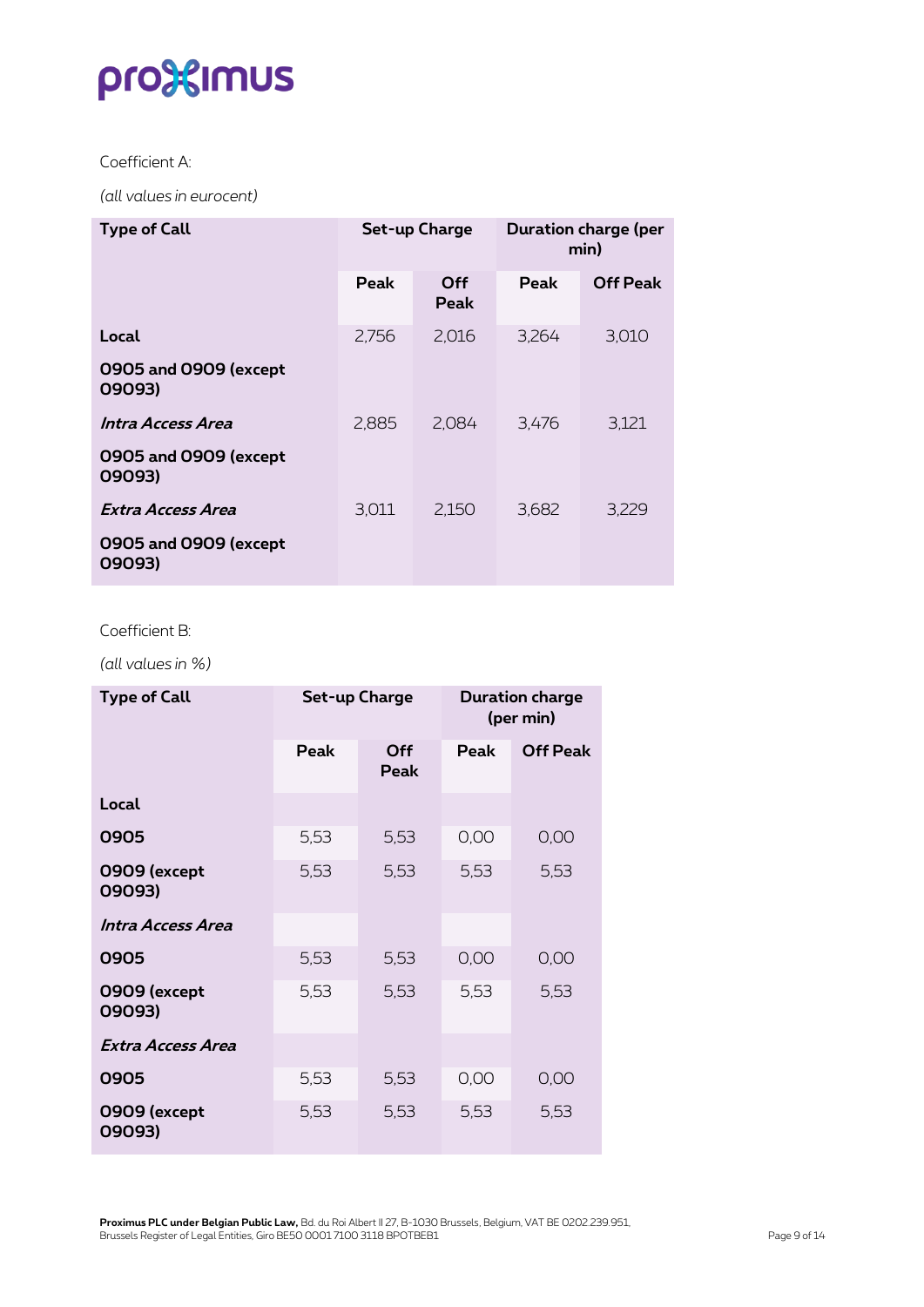Calls to 0909 numbers should be disconnected after 10 minutes for number ranges where a price per minute is applicable. After the 10th minute a negative SAR will be applied as defined in the table below.

| <b>Type of Call</b> | Set-up Charge |                 |             | <b>Duration charge</b><br>(per min) |
|---------------------|---------------|-----------------|-------------|-------------------------------------|
|                     | Peak          | <b>Off Peak</b> | <b>Peak</b> | <b>Off Peak</b>                     |
| Local               | 0,000         | 0.000           | $-3.263$    | $-3,010$                            |
| <b>National</b>     | 0.000         | 0.000           | $-3,476$    | $-3,121$                            |

### <span id="page-9-0"></span>16.4.2.4 Infokiosk numbers of the Operator

The following charges will be paid by Proximus to the Operator between 01/04/2008 and 30/06/2008:

| <b>Type of Call</b> |     | <b>Set up Charge</b> |                    | <b>Duration charge</b><br>(per min) |             |
|---------------------|-----|----------------------|--------------------|-------------------------------------|-------------|
|                     |     | Peak                 | Off<br><b>Peak</b> | <b>Peak</b>                         | Off<br>Peak |
| Local               | 077 | 0.314                | 0.164              | 0.514                               | 0,270       |
| Intra access area   | 077 | 0.443                | 0.232              | 0.727                               | 0,381       |
| Extra access area   | 077 | 0,568                | 0.298              | 0,932                               | 0.489       |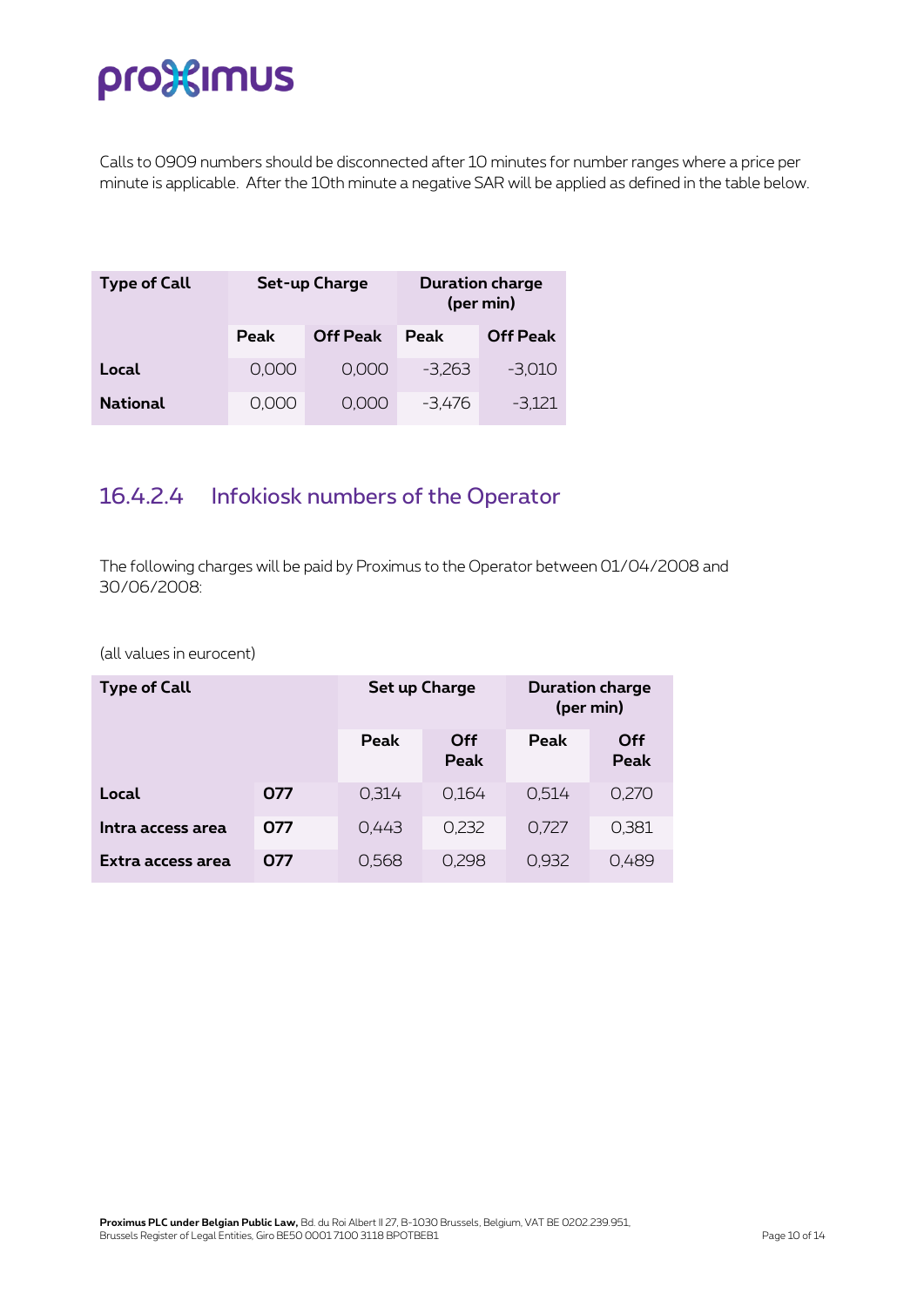### <span id="page-10-0"></span>16.4.2.5 Universal Number numbers of the Operator

The following charges will be paid by Proximus to the Operator:

*(all values in eurocent)*

| <b>Type of Call</b>          |     | Set up Charge |             | <b>Duration charge</b><br>(per min) |             |
|------------------------------|-----|---------------|-------------|-------------------------------------|-------------|
|                              |     | Peak          | Off<br>Peak | Peak                                | Off<br>Peak |
| Local level 1                | 070 | $-2,756$      | $-2,016$    | 22,676                              | 23,030      |
| Local level 2                | 070 | $-2,756$      | $-2,016$    | 10,965                              | 11,319      |
| Intra access area<br>level 1 | 070 | $-2,885$      | $-2,084$    | 22,463                              | 22,919      |
| Intra access area<br>level 2 | 070 | $-2,885$      | $-2,084$    | 10,752                              | 11,208      |
| Extra access area<br>level 1 | 070 | $-3,010$      | $-2,150$    | 22,258                              | 22,811      |
| Extra access area<br>level 2 | 070 | $-3,010$      | $-2,150$    | 10,547                              | 11,100      |

### <span id="page-10-1"></span>16.4.2.6 Added Premium Rate numbers reserved for adult contents of the Operator with fixed charging

The following charges will be paid by Proximus to the Operator:

LOCAL

|                 | <b>SAR (Service Access Rate)</b> |          |                        |        |  |  |
|-----------------|----------------------------------|----------|------------------------|--------|--|--|
| Type of<br>Call | Set-up charge                    |          | <b>Duration charge</b> |        |  |  |
|                 |                                  |          | (per min)              |        |  |  |
|                 | Peak<br>Off                      |          | Peak                   | Off    |  |  |
|                 |                                  | Peak     |                        | Peak   |  |  |
| 0906<br>level 1 | -2.756                           | $-2.016$ | 16.255                 | 16,508 |  |  |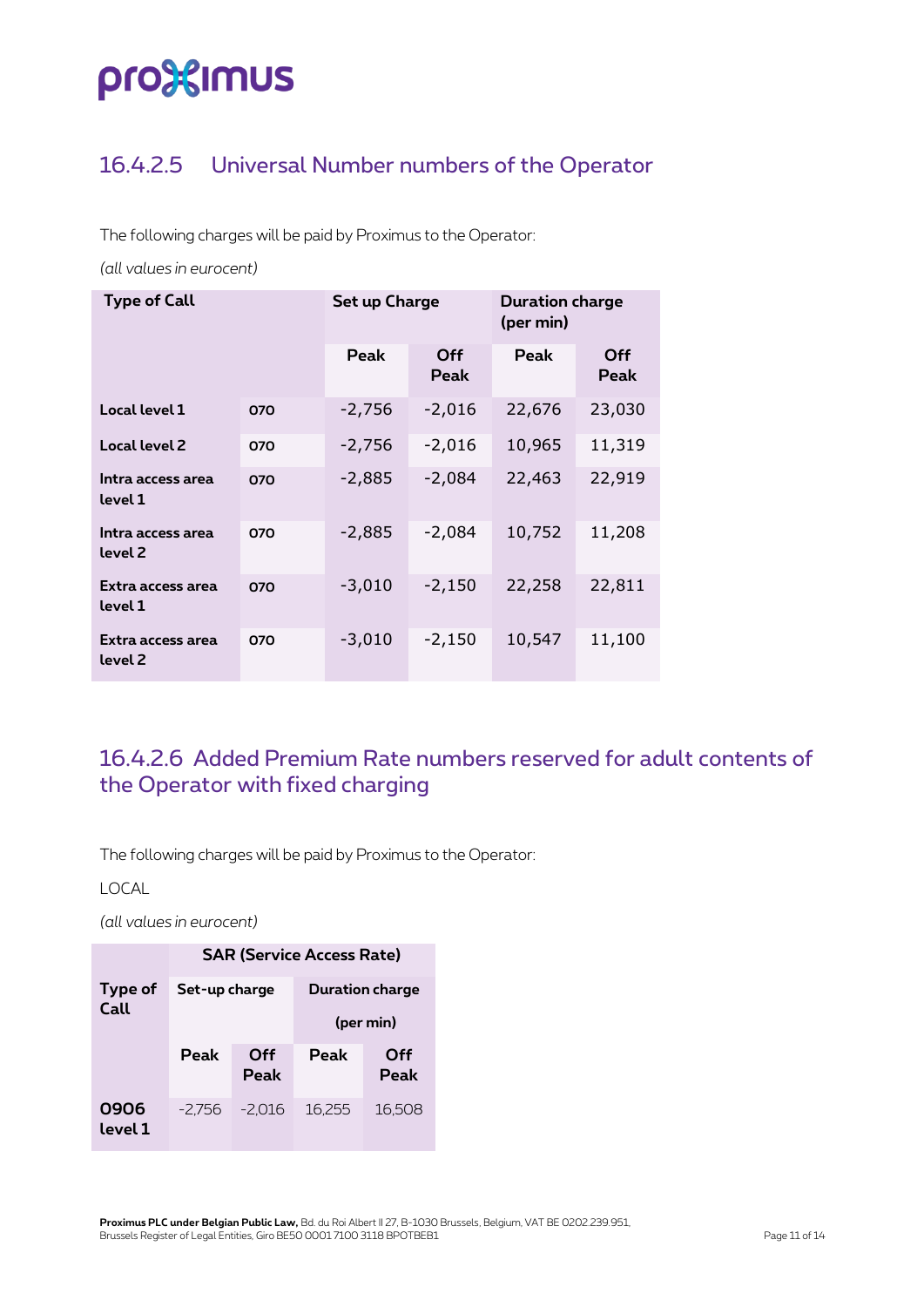| 0906<br>level 2 | $-2,756$ | $-2,016$ | 35,773  | 36,026  |
|-----------------|----------|----------|---------|---------|
| 0906<br>level 3 | $-2,756$ | $-2,016$ | 55,291  | 55,544  |
| 0906<br>level 4 | $-2.756$ | $-2.016$ | 74,809  | 75.062  |
| 0907            | $-2.756$ | $-2,016$ | 94.327  | 94,580  |
| Level 1         |          |          |         |         |
| 0907            | $-2.756$ | $-2.016$ | 113.845 | 114.098 |
| Level 2         |          |          |         |         |
| 0907            | $-2.756$ | $-2,016$ | 133,363 | 133,616 |
| Level 3         |          |          |         |         |
| 0907            | $-2.756$ | $-2,016$ | 152,881 | 153,134 |
| Level 4         |          |          |         |         |

#### Intra Access Area

|                    |               |             | <b>SAR (Service Access Rate)</b> |             |  |
|--------------------|---------------|-------------|----------------------------------|-------------|--|
| Type of            | Set-up charge |             | <b>Duration charge</b>           |             |  |
| Call               |               |             | (per min)                        |             |  |
|                    | Peak          | Off<br>Peak | Peak                             | Off<br>Peak |  |
| 0906               | $-2,885$      | $-2,084$    | 16,042                           | 16,397      |  |
| Level 1            |               |             |                                  |             |  |
| 0906               | $-2.885$      | $-2.084$    | 35,560                           | 35,915      |  |
| Level <sub>2</sub> |               |             |                                  |             |  |
| 0906               | $-2.885$      | $-2.084$    | 55,078                           | 55,433      |  |
| Level 3            |               |             |                                  |             |  |
| 0906               | $-2,885$      | $-2,084$    | 74,596                           | 74,951      |  |
| Level 4            |               |             |                                  |             |  |
| 0907               | $-2,885$      | $-2,084$    | 94,114                           | 94,469      |  |
| Level 1            |               |             |                                  |             |  |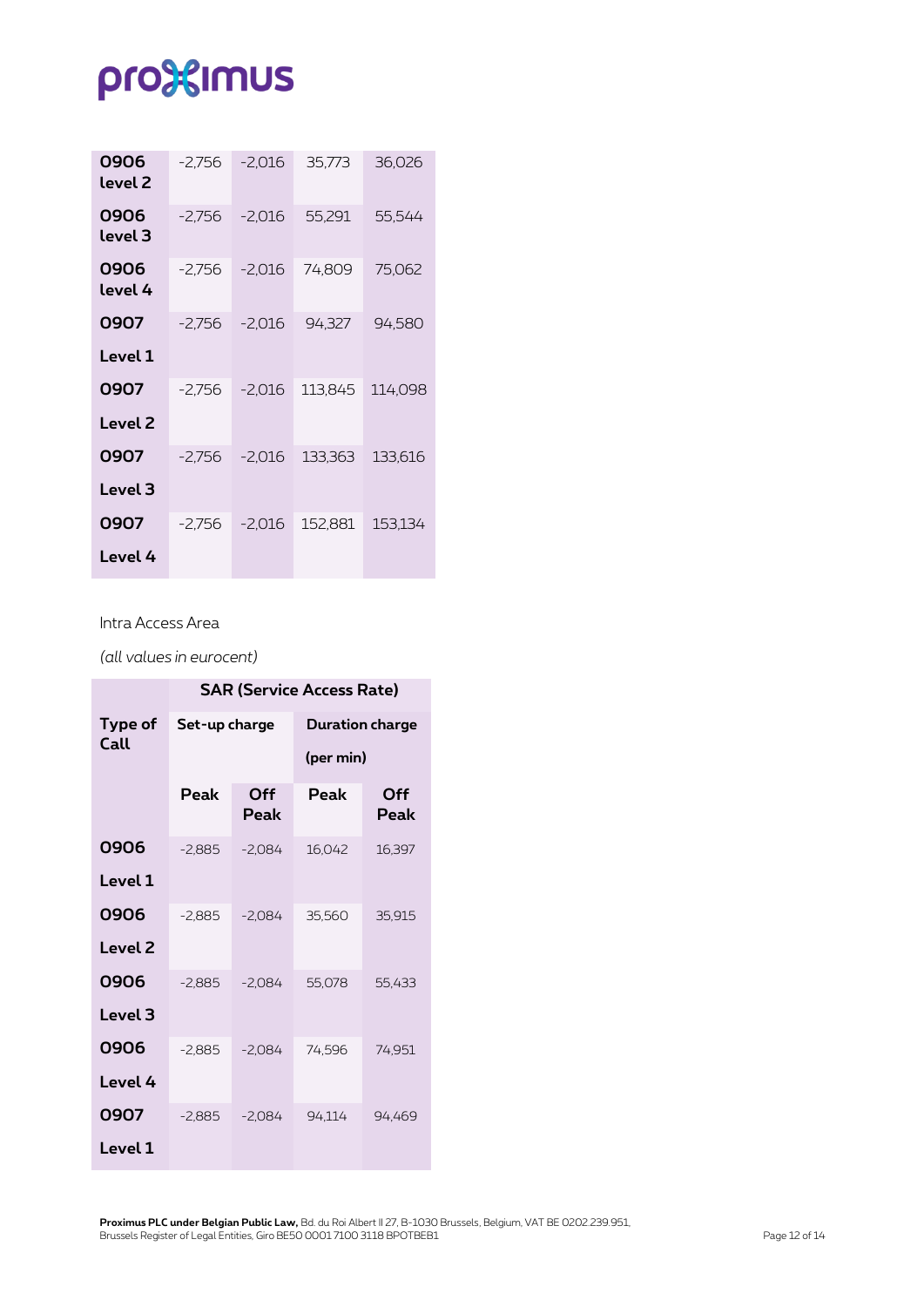| 0907            | $-2,885$ | $-2,084$ | 113.632 | 113,987 |
|-----------------|----------|----------|---------|---------|
| Level 2         |          |          |         |         |
| 0907<br>level 3 | $-2.885$ | $-2.084$ | 133.150 | 133,505 |
| 0907            | $-2.885$ | $-2.084$ | 152.668 | 153,023 |
| Level 4         |          |          |         |         |

#### Extra Access Area

|                    | <b>SAR (Service Access Rate)</b> |             |                        |             |  |  |
|--------------------|----------------------------------|-------------|------------------------|-------------|--|--|
| Type of<br>Call    | Set-up charge                    |             | <b>Duration charge</b> |             |  |  |
|                    |                                  |             | (per min)              |             |  |  |
|                    | Peak                             | Off<br>Peak | Peak                   | Off<br>Peak |  |  |
| 0906               | $-3,010$                         | $-2,150$    | 15,837                 | 16,289      |  |  |
| Level 1            |                                  |             |                        |             |  |  |
| 0906               | $-3,010$                         | $-2,150$    | 35,355                 | 35,807      |  |  |
| Level <sub>2</sub> |                                  |             |                        |             |  |  |
| 0906               | $-3,010$                         | $-2,150$    | 54,873                 | 55,325      |  |  |
| Level <sub>3</sub> |                                  |             |                        |             |  |  |
| 0906               | $-3,010$                         | $-2,150$    | 74,391                 | 74,843      |  |  |
| Level 4            |                                  |             |                        |             |  |  |
| 0907               | $-3,010$                         | $-2,150$    | 93,909                 | 94,361      |  |  |
| Level 1            |                                  |             |                        |             |  |  |
| 0907               | $-3,010$                         | $-2,150$    | 113,427                | 113,879     |  |  |
| Level <sub>2</sub> |                                  |             |                        |             |  |  |
| 0907               | $-3,010$                         | $-2,150$    | 132,945                | 133,397     |  |  |
| Level 3            |                                  |             |                        |             |  |  |
| 0907               | $-3,010$                         | $-2,150$    | 152,463                | 152,915     |  |  |
| Level 4            |                                  |             |                        |             |  |  |